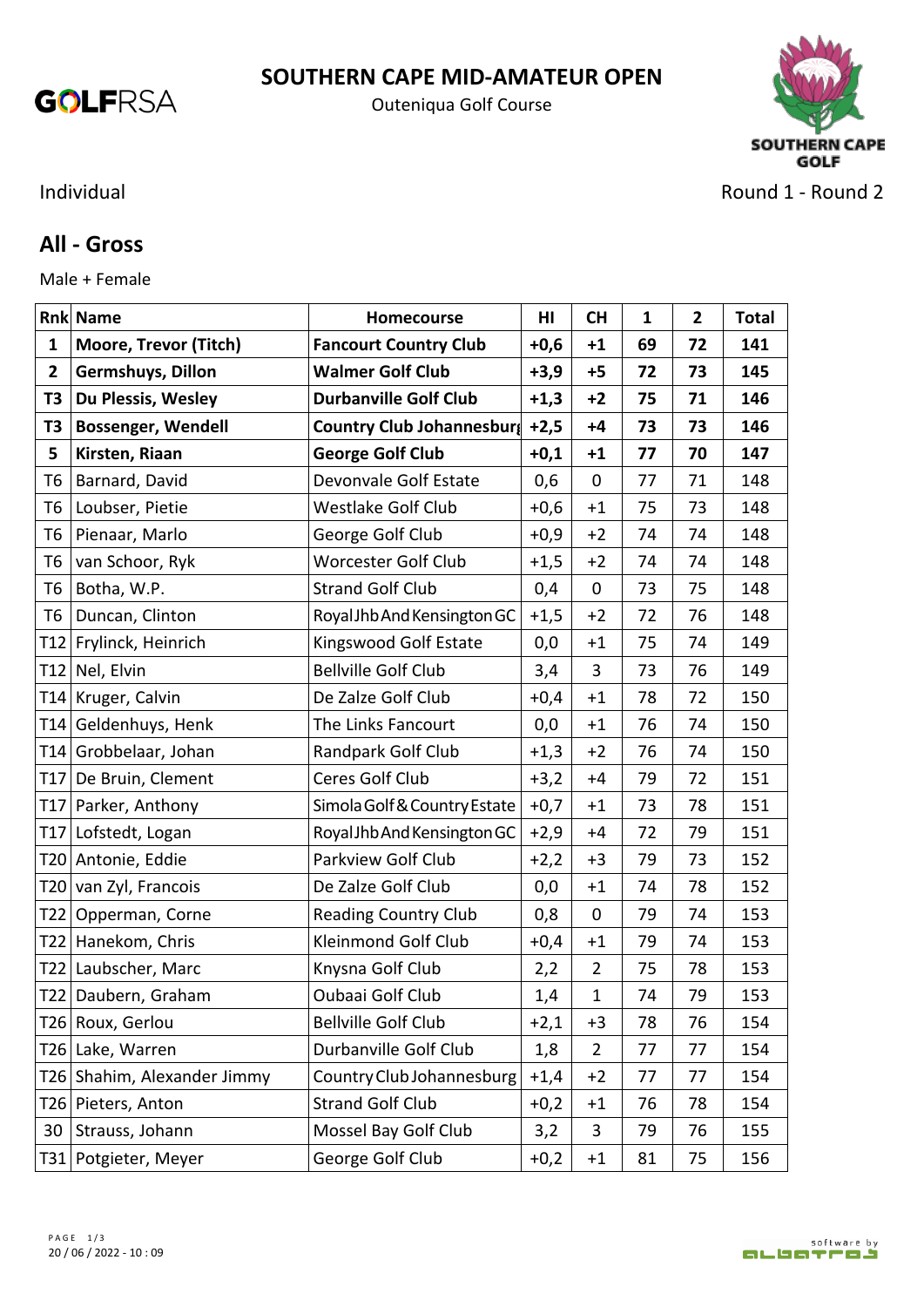|     | T31 Chitambo, Stewart         | Royal Oak Country Club           | $+2,5$ | $+4$           | 77  | 79        | 156 |
|-----|-------------------------------|----------------------------------|--------|----------------|-----|-----------|-----|
|     | T31 de Gama, Jason            | <b>Randpark Golf Club</b>        | $+1,0$ | $+2$           | 76  | 80        | 156 |
|     | T34 De Jonge, Adrian Roy      | <b>Fancourt Country Club</b>     | 1,2    | $\mathbf{1}$   | 84  | 73        | 157 |
|     | T34 Thomas, Justin            | Kingswood Golf Estate            | 3,4    | 3              | 80  | 77        | 157 |
|     | T34 Hamman, Eugene            | Paarl Golf Club                  | 0,7    | 0              | 79  | 78        | 157 |
|     | T34 van Wyk, Etienne          | Hermanus Golf Club               | 2,5    | 2              | 79  | 78        | 157 |
|     | T34 Dirksen, Jeremy           | Clovelly Country Club            | 0,4    | 0              | 78  | 79        | 157 |
|     | T39 van Rensburg, Christopher | St Francis Links Golf Club       | 0,0    | $+1$           | 85  | 73        | 158 |
|     | T39 van der Merwe, Dawie      | Jackal Creek Golf Club           | $+1,6$ | $+2$           | 80  | 78        | 158 |
|     | T39 van der Mescht, Ruan      | Devonvale Golf Estate            | 1,5    | 1              | 78  | 80        | 158 |
|     | T42 Alves, Helder             | Glenvista Country Club           | 0,0    | $+1$           | 83  | 76        | 159 |
|     | T42 Hinckley, Ryan            | Glenvista Country Club           | 1,1    | $\mathbf{1}$   | 83  | 76        | 159 |
|     | T42 Pretorius, Chris          | Metropolitan Golf Club           | 2,1    | $\overline{2}$ | 81  | 78        | 159 |
|     | 45 Hall, Wilco                | Devonvale Golf Estate            | 1,0    | 1              | 81  | 79        | 160 |
| 46  | Swanepoel, Braam Jnr          | Kingswood Golf Estate            | 3,3    | 3              | 81  | 80        | 161 |
| 47  | Bezuidenhout, Michael         | <b>Walmer Golf Club</b>          | $+2,3$ | $+3$           | 80  | 82        | 162 |
|     | T48 Van Rensburg, Nicolas     | St Francis Links Golf Club       | 1,3    | 1              | 83  | 80        | 163 |
|     | T48 Laurie, John              | King David Mowbray Golf Club     | 0,1    | 0              | 82  | 81        | 163 |
| 50  | Motale, Ivan                  | King David Mowbray Golf Club     | 1,4    | 1              | 79  | 85        | 164 |
| 51  | Turner, Steven                | Kimberley Golf Club              | 1,4    | 1              | 87  | 78        | 165 |
|     | T52 Hamman, Jacques           | Paarl Golf Club                  | 2,5    | 2              | 88  | 78        | 166 |
|     | T52 Kriek, Hendrik            | Mossel Bay Golf Club             | 1,4    | $\mathbf{1}$   | 87  | 79        | 166 |
|     | T52 November, Grant           | George Golf Club                 | 2,8    | 3              | 84  | 82        | 166 |
| 55  | Walker, Graham                | Stellenbosch Golf Club           | 5,2    | 6              | 89  | 78        | 167 |
|     | T56 Muller, Clayton           | De Zalze Golf Club               | 2,1    | $\overline{2}$ | 85  | 83        | 168 |
|     | T56 Viljoen, Jacques          | Kingswood Golf Estate            | 3,0    | 3              | 82  | 86        | 168 |
|     | T56 Mregi, Nerudo             | Randpark Golf Club               | $+0,3$ | $+1$           | 80  | 88        | 168 |
| 59  | Mouton, David                 | <b>Fancourt Country Club</b>     | 2,4    | $\overline{2}$ | 84  | 85        | 169 |
|     | T60 van der Walt, Erik        | <b>Bellville Golf Club</b>       | 0,4    | 0              | 89  | 81        | 170 |
|     | T60   Botha, Jay-Jay          | Zwartkop Country Club            | 2,1    | 2              | 84  | 86        | 170 |
| 62  | Joseph, Marc Anthony          | Country Club Johannesburg        | 3,2    | 3              | 84  | 88        | 172 |
| 63  | Richter, Gideon               | Pretoria Golf Club               | 3,0    | 3              | 92  | 81        | 173 |
| 64  | Kotze, Dirk                   | <b>Bellville Golf Club</b>       | 6,1    | 7              | 91  | 83        | 174 |
| 65  | Wolmarans, Pierre             | Randpark Golf Club               | 1,1    | $\mathbf{1}$   | 90  | 88        | 178 |
| 66  | Touzard, Cedric               | Clovelly Country Club            | 7,3    | 8              | 86  | 94        | 180 |
| T67 | Wasserman, Pierre             | <b>Wingate Park Country Club</b> | 7,1    | 8              | 93  | 89        | 182 |
| T67 | van den Heever, Maurits       | <b>Fancourt Country Club</b>     | 6,2    | 7              | 89  | 93        | 182 |
| 69  | Malan, Gawie                  | Devonvale Golf Estate            | 5,6    | 6              | 100 | 88        | 188 |
| 70  | Alcock, Marlon                | Devonvale Golf Estate            | 5,4    | 6              | 92  | 97        | 189 |
| 71  | Scullard, Derek               | Royal Jhb And Kensington GC      | $+1,9$ | $+3$           | 73  | <b>WD</b> | 149 |
| 72  | Hunt, Simon                   | Pezula Championship Course       | 0,6    | 0              | 90  | <b>WD</b> | 90  |
|     |                               |                                  |        |                |     |           |     |